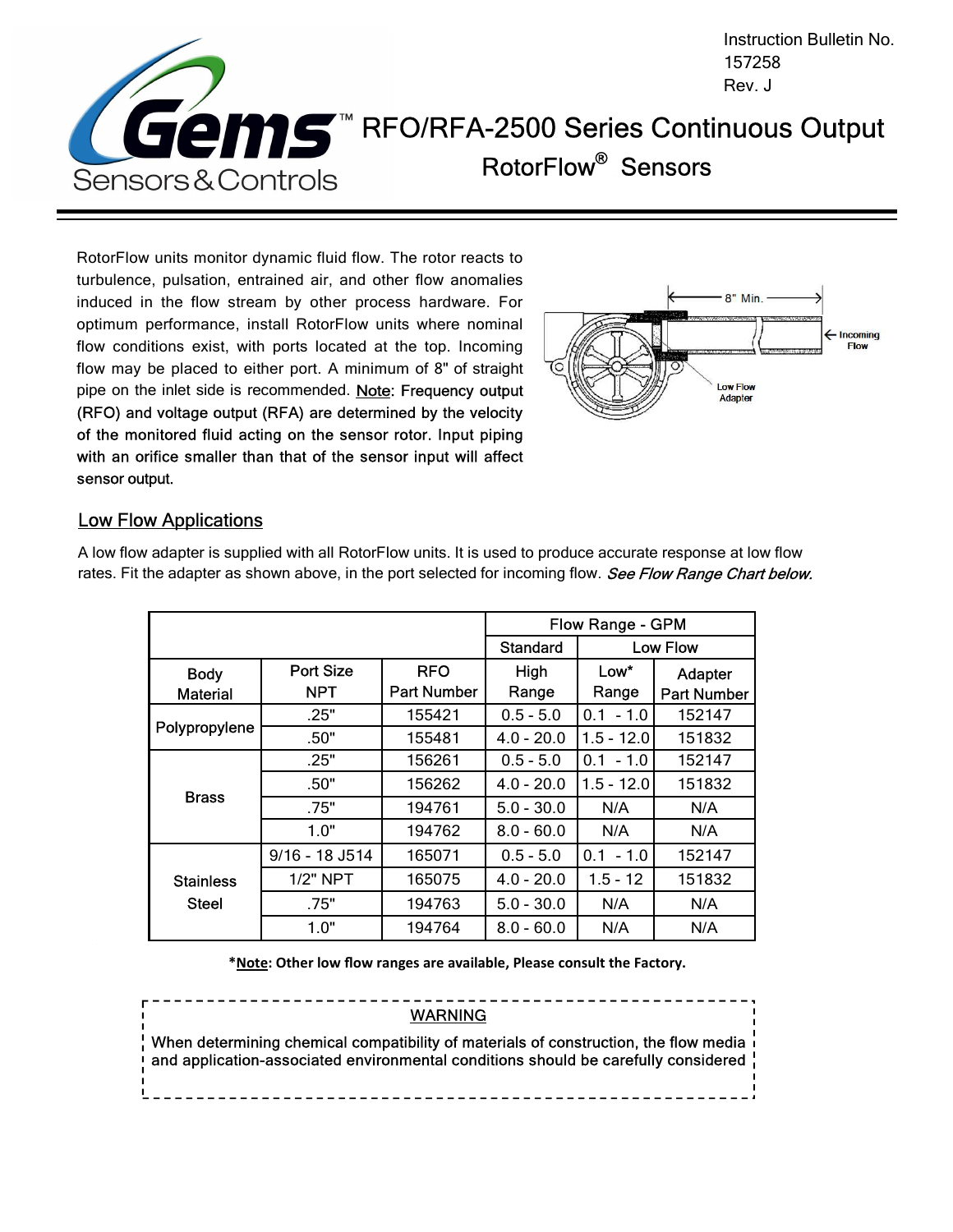### Installation

RotorFlow Sensors connect to piping via NPT mating thread forms. The following guidelines are provided to assist with installation for a leak-free seal, without damage to the unit.

- 1) Apply pipe thread sealant to male pipe threads.
- 2) Thread RotorFlow unit onto male pipe thread until hand-tight.
- 3) Tighten pipe 1 to 1-1/2 additional turns.
- 4) If improper seal results, continue turning pipe into unit in 1/4 turn increments.

Do not exceed one additional turn on plastic versions.

#### Recommended pipe Sealants: (a) Permatex® "No More Leaks" (b) Teflon<sup>®</sup> Thread Tape.

#### **Specifications**

| <b>Wetted Materials</b>                                 |                                                                                                   |                                                      |  |  |
|---------------------------------------------------------|---------------------------------------------------------------------------------------------------|------------------------------------------------------|--|--|
| <b>Body</b>                                             | Stainless Steel, Brass or Polypropylene<br>(Hydrolytically Stable, Glass-Reinforced) <sup>†</sup> |                                                      |  |  |
| Rotor Pin                                               | Ceramic                                                                                           |                                                      |  |  |
| Rotor                                                   | PPS/Teflon Composite; Black                                                                       |                                                      |  |  |
| Lens                                                    | Polysulfone                                                                                       |                                                      |  |  |
| O-Ring                                                  | Buna N or Viton                                                                                   |                                                      |  |  |
| <b>Operating Pressure, Max.</b>                         |                                                                                                   |                                                      |  |  |
|                                                         | 200 PSIG at 70°F/80 PSIG @ 212°F                                                                  |                                                      |  |  |
| <b>Brass/Stainless Steel Body</b><br>Polypropylene Body | 100 PSIG at 70°F/40 PSIG @ 212°F                                                                  |                                                      |  |  |
| <b>Operating Temperature, Max.</b>                      |                                                                                                   |                                                      |  |  |
| <b>Brass Body</b>                                       | 212°F (100°C)                                                                                     |                                                      |  |  |
| <b>Stainless Steel Body</b>                             | 212°F (100°C)                                                                                     |                                                      |  |  |
| Polypropylene Body                                      | 180°F (82.2°C)                                                                                    |                                                      |  |  |
| Electronics (All Bodies)                                | 150°F (65.5°C) - Ambient                                                                          |                                                      |  |  |
| Viscosity, Max.                                         | <b>200 SSU</b>                                                                                    |                                                      |  |  |
| Input Power                                             | RFO: 4.5 to 24 VDC/12mA                                                                           | RFA: 24 VDC (±10%)/22mA                              |  |  |
| <b>Output Signal</b>                                    | RFO: Frequency Pulses -<br>Proportional to Flow Rate                                              | <b>RFA: 0 - 10 VDC.</b><br>Proportional to Flow Rate |  |  |
| Current Source Output, Max.                             | RFO: 70mA (Max)                                                                                   | RFA: 10mA (Max)                                      |  |  |
| <b>Frequency Output Range</b>                           | RFO: ~15 Hz to 225 Hz                                                                             |                                                      |  |  |
| <b>Electrical Termination</b>                           | Red (+) VDC, Black (-) Ground, White - Signal Output                                              |                                                      |  |  |

† Hydrolytically Stable, glass-reinforced, Polypropylene is UL-recognized to UL746B at a relative temperature index of 65°C

A RotorFlow Repair Kit is available, including the following replacement parts: lens, O-ring, shaft, and rotor. Consult Factory to order.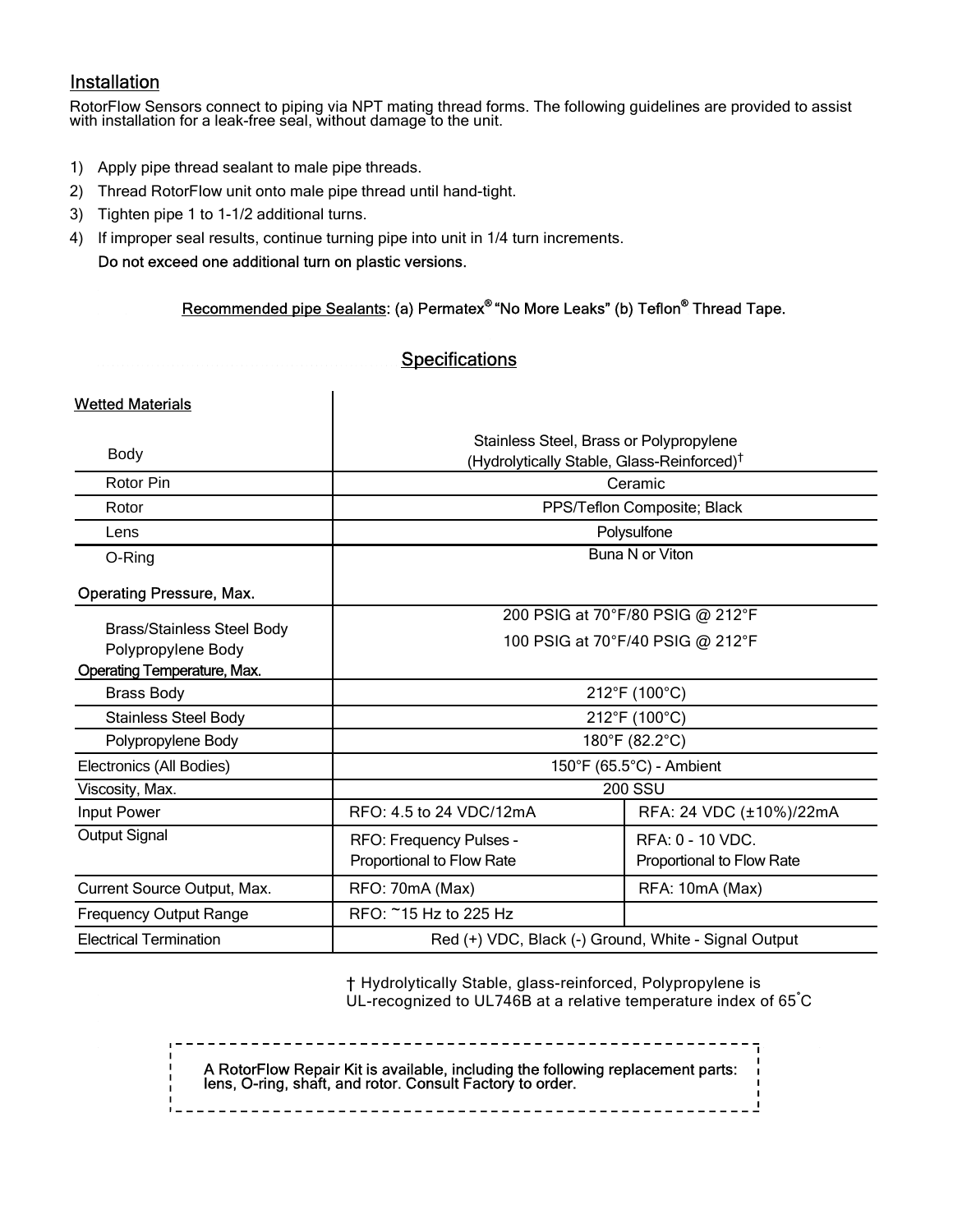This product is suitable for Class I and Class II applications only, per the requirements of standard EN60730 and any additional specific requirements for a particular application or medium being sensed. Class I compliance of metal bodied units requires a ground connection between the metal body and the earthing system of the installation. Class I compliance of plastic bodied units in contact with a conductive medium requires that the medium be effectively earthed so as to provide an earthed barrier between the unit and accessible areas. For Class III compliance, a supply at safety extra-low voltage (SELV) must be provided. Please consult the Factory for compliance information on specific part numbers.

Filtration and Cleaning: 150 micron filtration is recommended. However, should foreign particles enter the RotorFlow sensor, accumulation is easily cleared by removing the lens from the body. The lens is removed by turning its center rib 45° counter-clockwise and then pulling it out. To reinstall the lens, simply reverse the process. Pressure must be relieved from the system prior to sensor clean-out.

Signal Output (RFO): Output signal for RFO types in an on/off pulse of the DC voltage supplied to the unit. It is compatible with all digital logic families. Input voltage range is 4.5 to 24 VDC. Frequency of the output pulse is proportional to the flow rate and ranges from approximately 15 Hz at low flow to 225 Hz at high flow. See example below:

**Electrical Data:** Input power and output are connected via a multi-conductor, PVC-jacketed 24" cable. Color codes are shown below: RFO: 4.5 VDC to 24 VDC (Max) RFA: 24 VDC ± 10%



+ VDC Red Ground **Black** Signal Output | White



Output signal for RFA types is a voltage output from 0-10 VDC and is proportional to the flow rate.

# Panel Mounting

Any RotorFlow sensor may be panel mounted using holes integrated into the bodies:

Plastic (Polypropylene) Bodies: Two (2) mounting ears are provided at the body centerline to receive #8 self-tapping screws. Note: ANSI T Type 23 self-tapping screws are recommended. They may be replaced with standard machine screws if reinstallation should be required.